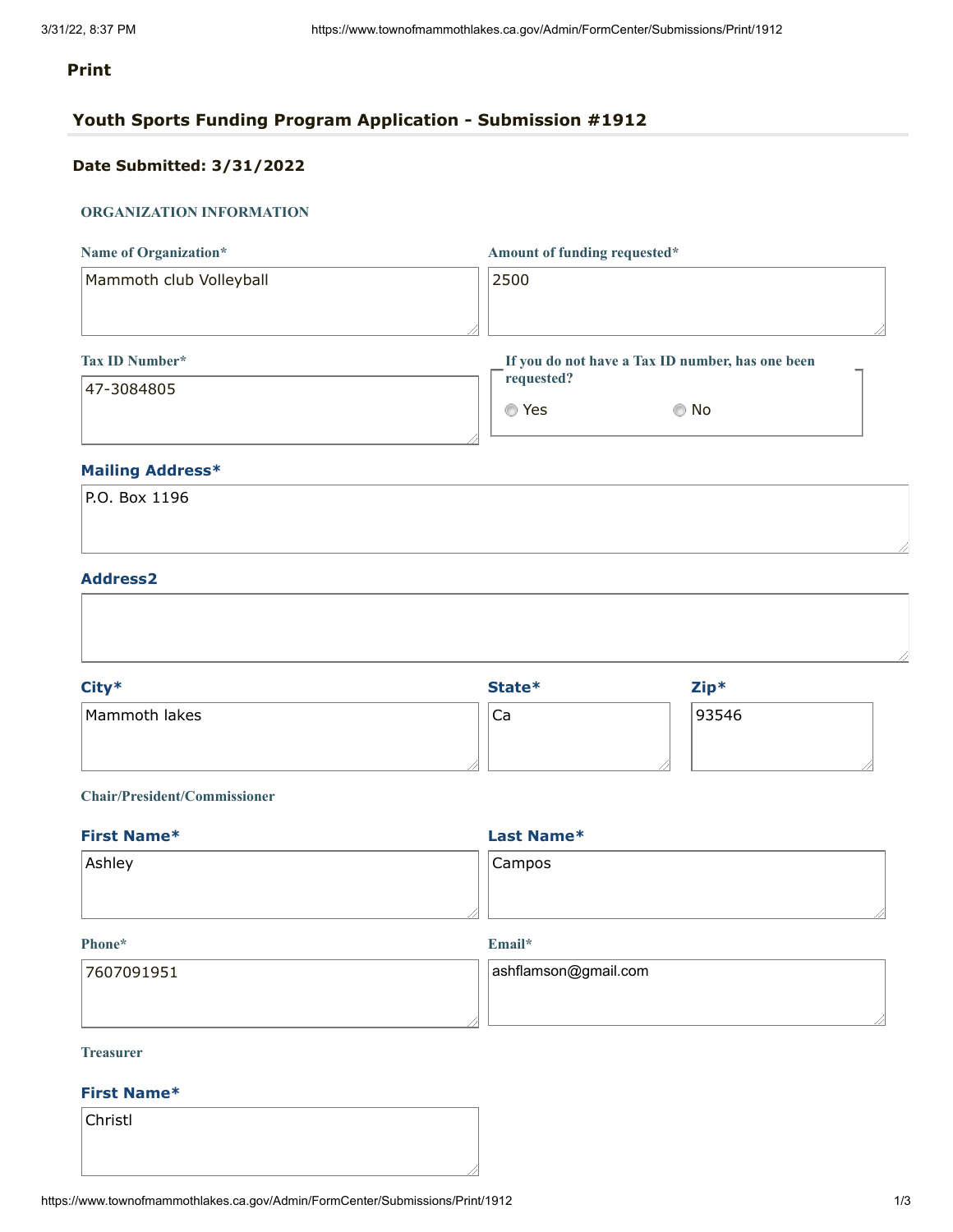#### **Last Name\***

| Clark |  |
|-------|--|
|       |  |

#### **Phone\***

**Email\***

Christlutah@gmail.com

#### **Purpose of organization\***

To allow kids the ability to participate and learn to play volleyball regardless of finances.

#### **FUNDING INFORMATION**

#### **Amount of funding request\***

2500

**Budget Information Worksheet\*** 2021 Youth Sports Funding Budget Information Template.pdf

### **Youth Sports Funding Budget Information Worksheet** 2021 Budget [Information](https://www.townofmammothlakes.ca.gov/DocumentCenter/View/11932/2021-Youth-Sports-Funding-Budget-Information-Template) Worksheet Please download, fill in, save, and upload the provided budget information worksheet.

#### **Please describe, in itemized detail, how the funds received in 2021 were spent:\***

The funds were used for scholarships

**How many scholarships were awarded by your organization in 2021?**

8

**Please describe how the requested funding for 2022 will be used:\***

The funds received will be for scholarships for families that need help covering costs of club dues and registration dues through Southern California volleyball association

**What other sources have you pursued to obtain funding?\***

We sell sees candy, water bottles, tshirts and do bake sales

**Please upload any documents that will assist in establishing the funding history of the organization:**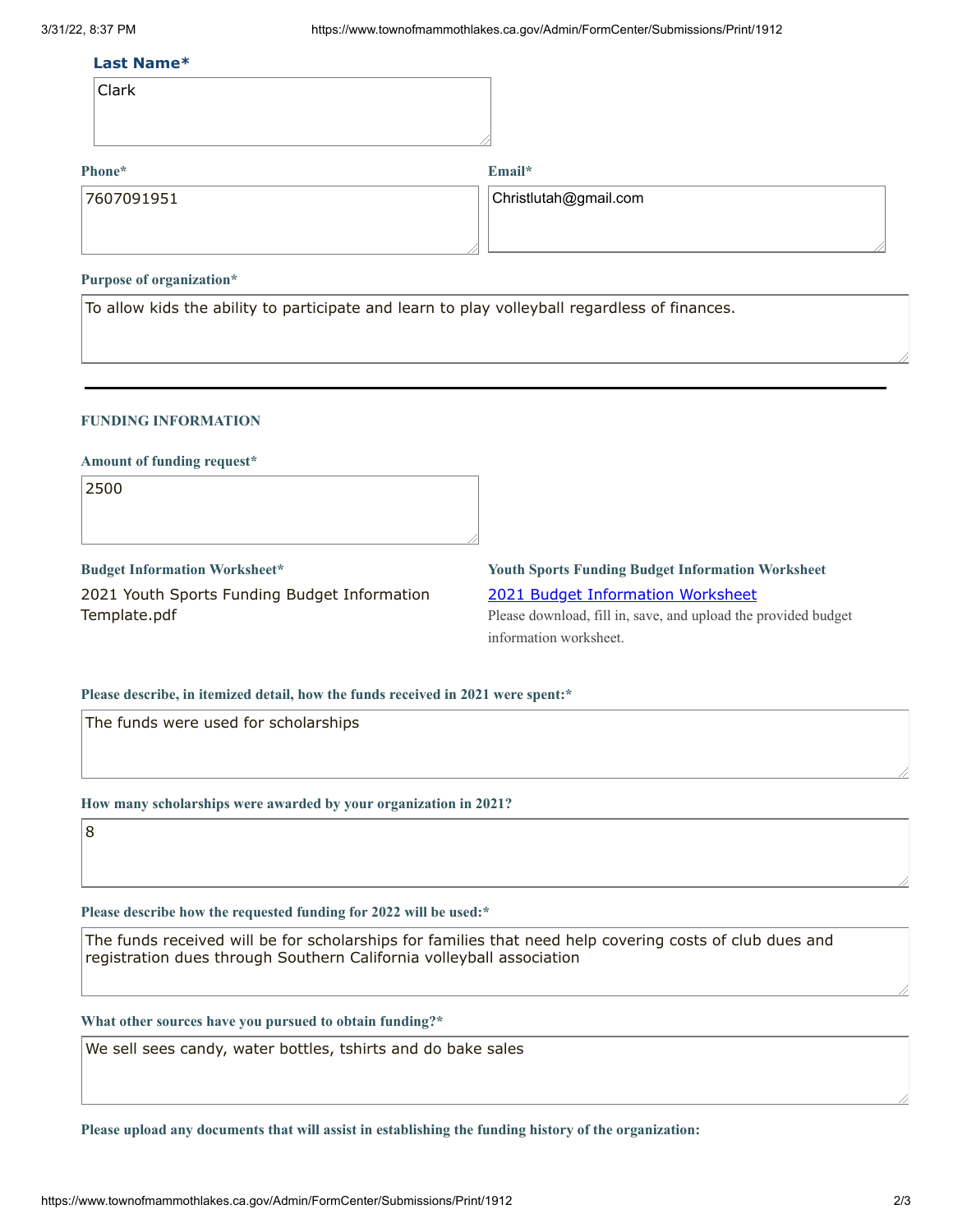|  | 3/31/22, 8:37 PM |  |
|--|------------------|--|
|  |                  |  |

3/31/22, 8:37 PM https://www.townofmammothlakes.ca.gov/Admin/FormCenter/Submissions/Print/1912

| <b>Funding History Documents</b>                                                 | <b>Funding History Documents</b>                                                                          |  |  |
|----------------------------------------------------------------------------------|-----------------------------------------------------------------------------------------------------------|--|--|
| Choose File   No file chosen                                                     | Choose File   No file chosen                                                                              |  |  |
| <b>Funding History Documents</b>                                                 | <b>Funding History Documents</b>                                                                          |  |  |
| Choose File   No file chosen                                                     | Choose File   No file chosen                                                                              |  |  |
| Do you have a Facility Use Agreement with the Town of<br>Mammoth Lakes?*<br>◉ No | Are any Town/County resources (e.g., parks, fields, or<br>facilities) used by the organization?*<br>◎ Yes |  |  |
| ◎ Yes                                                                            | ◉ No                                                                                                      |  |  |

If yes, indicate the nature of the usage, the estimated number of participant hours, and any expenses incurred by your **organization for the prep and maintenance of the facility used by your organization.**

#### **PROGRAM INFORMATION**

**Duration of the program's season (days per year):\***

Our season starts in October and goes until June.

**Number of registered youth participants in 2021\***

60

**Number of Mono County full-time residents:\***

60

Number of adult volunteer hours involved with the program (specific program set up, maintenance, etc. - provide details):\*

Our board is made up of volunteers. We spend about 30-40 hours a week getting everyone registered, approved back ground checks, getting practices and tournaments scheduled and holding twice monthly meetings.

What type of measures or procedures do you take to promote good sportsmanship among the players, coaches, and parents? Are there policies in place to discourage abusive behavior and language towards participants, coaches, and officials?\*

Each adult is required to take safe sport classes, a back ground check and we have player, parent and coach contracts.

**Outside of your program, what type of community programs or projects does your organization participate in?**

Haunted rink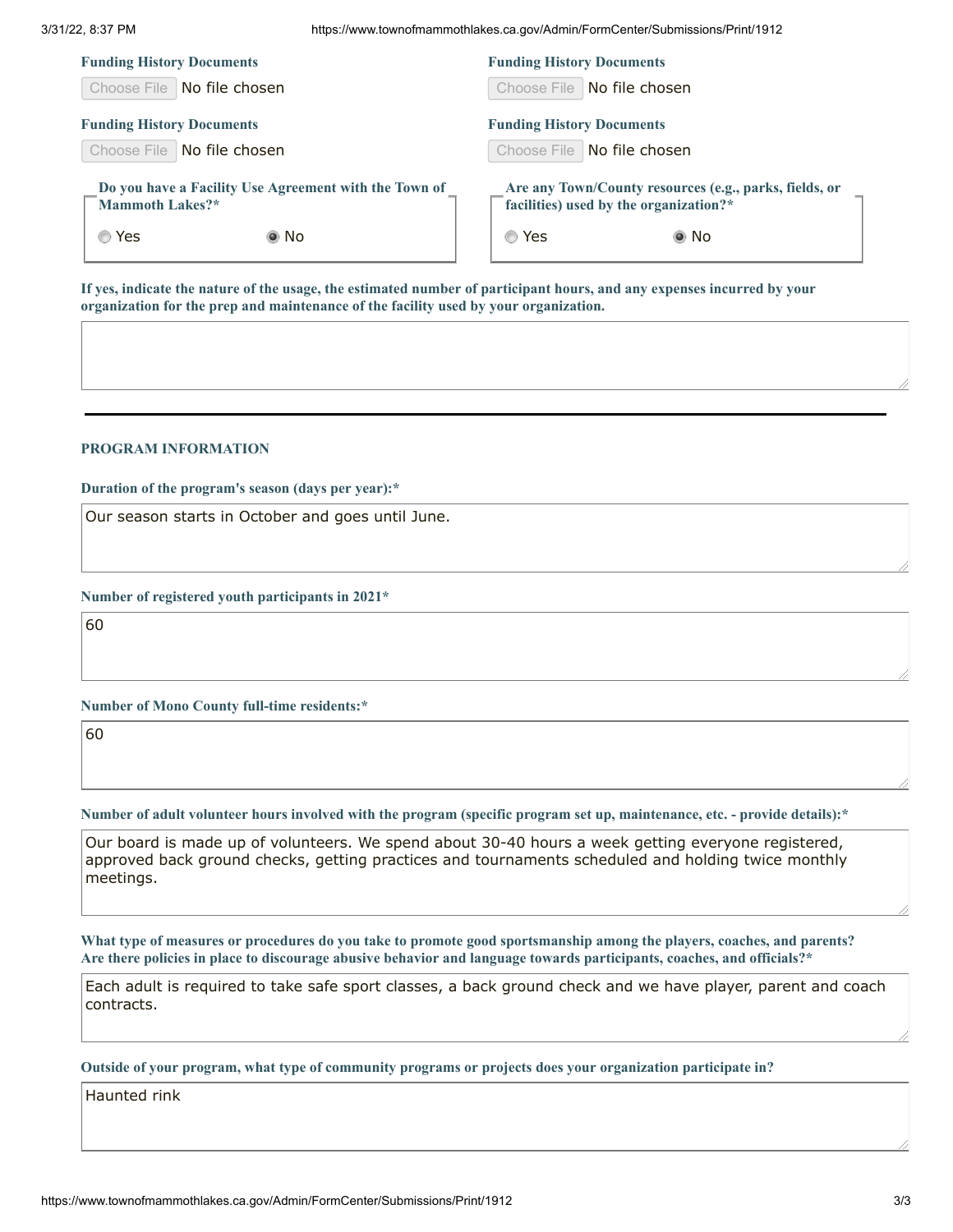# **Mammoth Club Volleyball 2021 BUDGET**

# **Expenses**

## **Total Expenses**

| <b>Site Fees</b>      |          | <b>Tournaments</b> |
|-----------------------|----------|--------------------|
| Field/facility rental | 1,400.00 | Registration       |
|                       |          | Huddl              |
|                       |          |                    |
|                       |          |                    |
|                       |          |                    |
| Totals:               | 1,400.00 | Totals:            |

| <b>Uniforms/Equipment</b>     |          | <b>Training</b> |
|-------------------------------|----------|-----------------|
| Uniforms                      | 2,586.00 | Safespor        |
| <b>Balls &amp; ball carts</b> | 450.00   |                 |
| iPad & stand                  | 700.00   |                 |
|                               |          |                 |
|                               |          |                 |
| <b>Totals:</b>                | 3,736.00 | <b>Totals:</b>  |

| <b>Registration &amp; Marketing</b> |        | <b>Scholars</b> |
|-------------------------------------|--------|-----------------|
| Registration                        | 309.00 | <b>Trophies</b> |
| Go Daddy Domain Name                | 65.00  |                 |
|                                     |        |                 |
|                                     |        |                 |
|                                     |        |                 |
| Totals:                             | 374.00 | Totals:         |

| <b>Administration</b> |                              | <b>Travel</b> |   |
|-----------------------|------------------------------|---------------|---|
| Printer & Ink         | 202.00                       |               | ٠ |
|                       |                              |               | ٠ |
|                       |                              |               | ٠ |
|                       | $\qquad \qquad \blacksquare$ |               | ٠ |
|                       | $\overline{\phantom{a}}$     |               | ٠ |
| Totals:               | 202.00                       | Totals:       | ٠ |

| <b>Miscellaneous</b> |  | <b>Staff</b>  |
|----------------------|--|---------------|
|                      |  | Coac          |
|                      |  | Offic<br>Acco |
|                      |  |               |
|                      |  |               |
|                      |  |               |
| Totals:              |  | <b>Tota</b>   |

| <b>Site Fees</b>      |                          | <b>Tournaments</b> |          |
|-----------------------|--------------------------|--------------------|----------|
| Field/facility rental | 1,400.00                 | Registration       | 7,320.00 |
|                       | $\overline{\phantom{a}}$ | Huddl              | 1,400.00 |
|                       |                          |                    |          |
|                       | $\overline{\phantom{0}}$ |                    |          |
|                       |                          |                    |          |
| Totals:               | 1,400.00                 | <b>Totals:</b>     | 8,720.00 |
|                       |                          |                    |          |

| Uniforms/Equipment |          | <b>Training</b>                |        |
|--------------------|----------|--------------------------------|--------|
| Uniforms           | 2,586.00 | Safesport training & bg checks | 690.00 |
| Balls & ball carts | 450.00   |                                |        |
| iPad & stand       | 700.00   |                                |        |
|                    |          |                                |        |
|                    |          |                                |        |
| Totals:            | 3,736.00 | Totals:                        | 690.00 |
|                    |          |                                |        |

| <b>Registration &amp; Marketing</b> |        | <b>Scholarships</b> |  | 2000 |
|-------------------------------------|--------|---------------------|--|------|
| Registration                        | 309.00 | <b>Trophies</b>     |  |      |
| Go Daddy Domain Name                | 65.00  |                     |  |      |
|                                     |        |                     |  |      |
|                                     |        |                     |  |      |
|                                     |        |                     |  |      |
| Totals:                             | 374.00 | <b>Totals:</b>      |  |      |

|   |        | <b>Travel</b> |  |  |
|---|--------|---------------|--|--|
| ሖ | 202.00 |               |  |  |
| ← |        |               |  |  |
| ሖ |        |               |  |  |
| ሖ |        |               |  |  |
| ← |        |               |  |  |
| ሖ | 202.00 | Totals:       |  |  |

| <b>Miscellaneous</b> |  | <b>Staff</b>            |           |
|----------------------|--|-------------------------|-----------|
|                      |  | Coaches reinmbursements | 14,050.00 |
|                      |  | <b>Officials</b>        |           |
|                      |  | Accounting              |           |
|                      |  |                         |           |
|                      |  |                         |           |
| Totals:              |  | <b>Totals:</b>          | 14,050.00 |